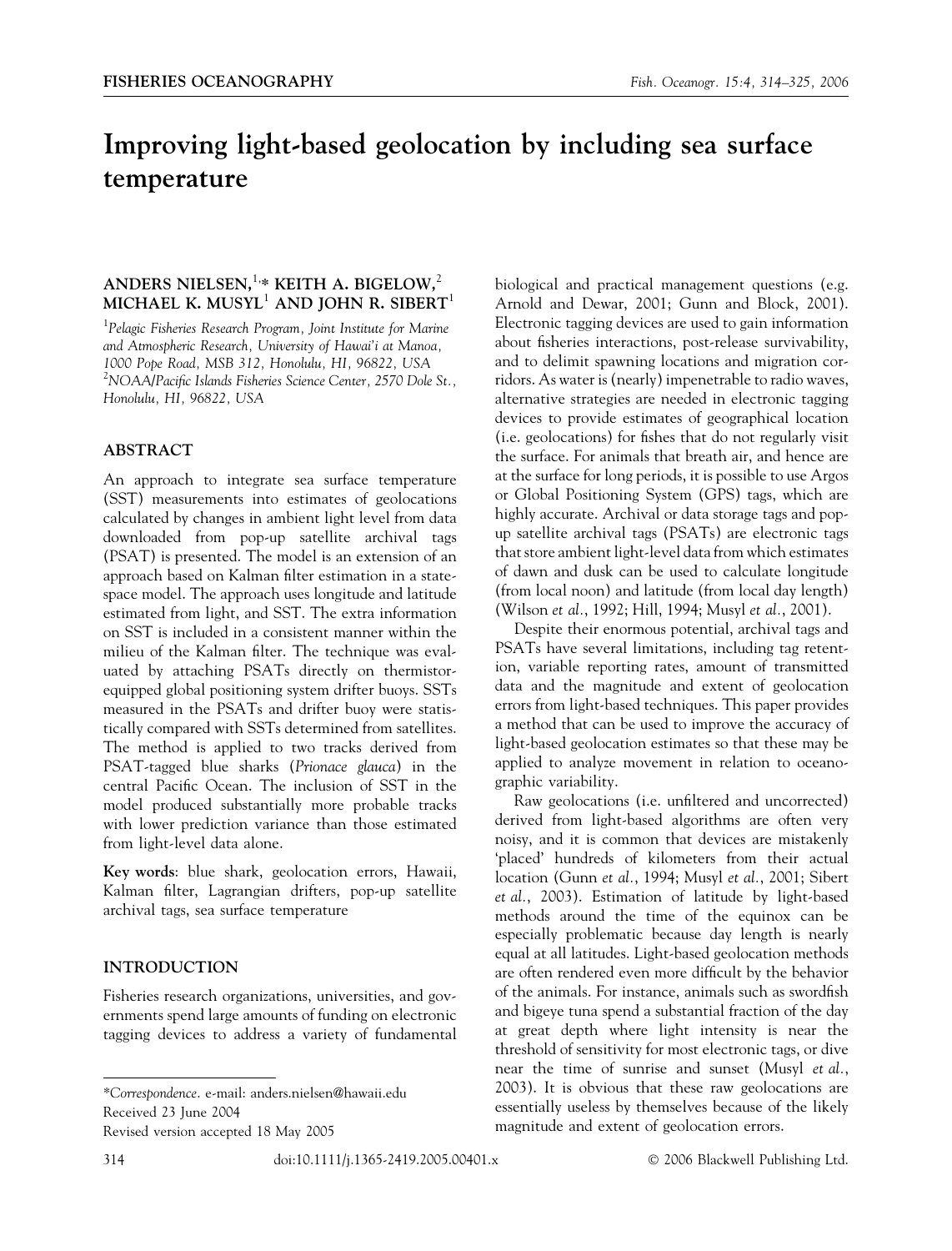A widely used (e.g. Musyl et al., 2003; Wilson et al., 2005), and in most cases successful, approach to make sense of these raw geolocations is based on a state-space model (Sibert et al., 2003), and estimated by the Kalman filter (Harvey, 1990). This model assumes that the tagged individual moves according to a biased random walk, and the raw geolocations are interpreted as the true position plus some measurement error. The measurement error is parameterized to produce large latitude errors near an equinox and smaller latitude errors near a solstice, which is often seen in the raw geolocations as a side effect of lightbased geolocation (Hill and Braun, 2001). State-space models are also used in animal tracking in combination with the Bayesian paradigm, where prior beliefs are part of the specified model (Jonsen et al., 2003).

The Kalman filter is named after Rudolph Emil Kalman, who published this elegant recursive method (Kalman, 1960). The Kalman filter is one of the most well-known and often-used tools in statistical timeseries analysis, with a wealth of applications in, for instance, finance, missile guidance, and interactive computer graphics. The usages of the Kalman filter are described in full detail in the Methods section, but intuitively this approach uses two components: raw geolocations and predictions from the underlying random walk. The method uses the raw geolocations to estimate the random walk parameters in the periods when data are reliable, but relies mainly on the random walk predictions in periods where data are unreliable.

However, most electronic tagging devices store more than just light intensities. Water temperature and pressure (depth) are also commonly stored. Ancillary information can be used to estimate geographic position. In particular, Smith and Goodman (1986) envisaged the use of ambient water temperature to estimate latitude. The use of sea surface temperature (SST) to estimate latitude from archival tags has since become common (e.g. Inagake et al., 2001; Takahashi et al., 2003; Teo et al., 2004).

The data stored in electronic tags represent a substantial investment of time and financial resources. Temperature measurements are already stored in the tags, and using them to refine the geolocation estimates from the tags is a logical extension. The purpose of this paper is to extend a model relying only on raw geolocations to a model that uses all the information available from the tags – longitude, latitude and SST. The method developed in this paper is not restricted to SST, but could potentially be used to reconstruct tracks from other measurements (e.g. depth and temperature at depth) if they were available.

#### MATERIALS AND METHODS

Wildlife Computers pop-up archival transmitting tags (PAT, version 2) were deployed on two WOCE/GPS drifter buoys (ClearSat-15 from Clearwater Instrumentation, Inc., Watertown, MA, USA), and set to pop up after 9 months. The tags were attached with short monofilament tethers (approximately 40 cm) so that they would float at the surface without being shaded by the bouys for extended periods. Both drifter buoys were deployed (PAT 21760 at 161.975 W, 23.086 N and PAT 21765 at 174.538 W, 26.304 N) in September 2002 prior to the equinox and set to acquire hourly histograms of depth and temperature.

As part of ongoing investigations to determine post-release survivability in blue shark (Prionace glauca) released from longline fishing gear, model PTT-100 PSATs from Microwave Telemetry (MT) were affixed to two blue sharks in the central Pacific Ocean (M.K. Musyl and R.W. Brill, unpublished data). In these studies, sharks were caught by conventional longline fishing gear configured in typical Hawaiian 'swordfish' style (i.e. shallow nighttime sets with less than approximately 100 m, as determined by attached time depth recorders, about 4–5 hooks per basket with a green chemical light stick above each dropper, usually baited with squid (Illex spp.) on 15/0 hooks. Sharks were brought on board the NOAA research vessel Townsend Cromwell in a sling and were restrained by crew with mattresses. PSATs were affixed to the shark's dorsal fin by drilling a hole (approximately 10– 15 mm diameter) near the base of the fin and threading 49-braid stainless steel wire encased in Tygon tubing which acted as the harness. Stainless crimps were used to attach the harness to a tether made of 122 kg fluorocarbon which was crimped to the nose cone of the PSAT.

Pop-up satellite archival tags from MT deployed on sharks were programmed to acquire raw temperature and pressure (depth) readings every hour and the tag's pop-off dates were set at 13 months after deployment. 'Fail-safe' options were programmed in the PSAT to receive data in the event the animal died and sank or if the tag was shed. In the event of a sinking PSAT, a pressure release mechanism (corrosional link) was set at 1200 m. In this scenario, the tag jettisons from the shark and floats to the surface to start transmitting data to Argos satellites. Alternatively, if the tag does not experience any significant pressure changes in four consecutive days (e.g. shed tag floating at the surface or a stationary tag at a depth <1200 m), it will automatically initiate data recovery procedures. For the MT tags, estimates for dawn and dusk are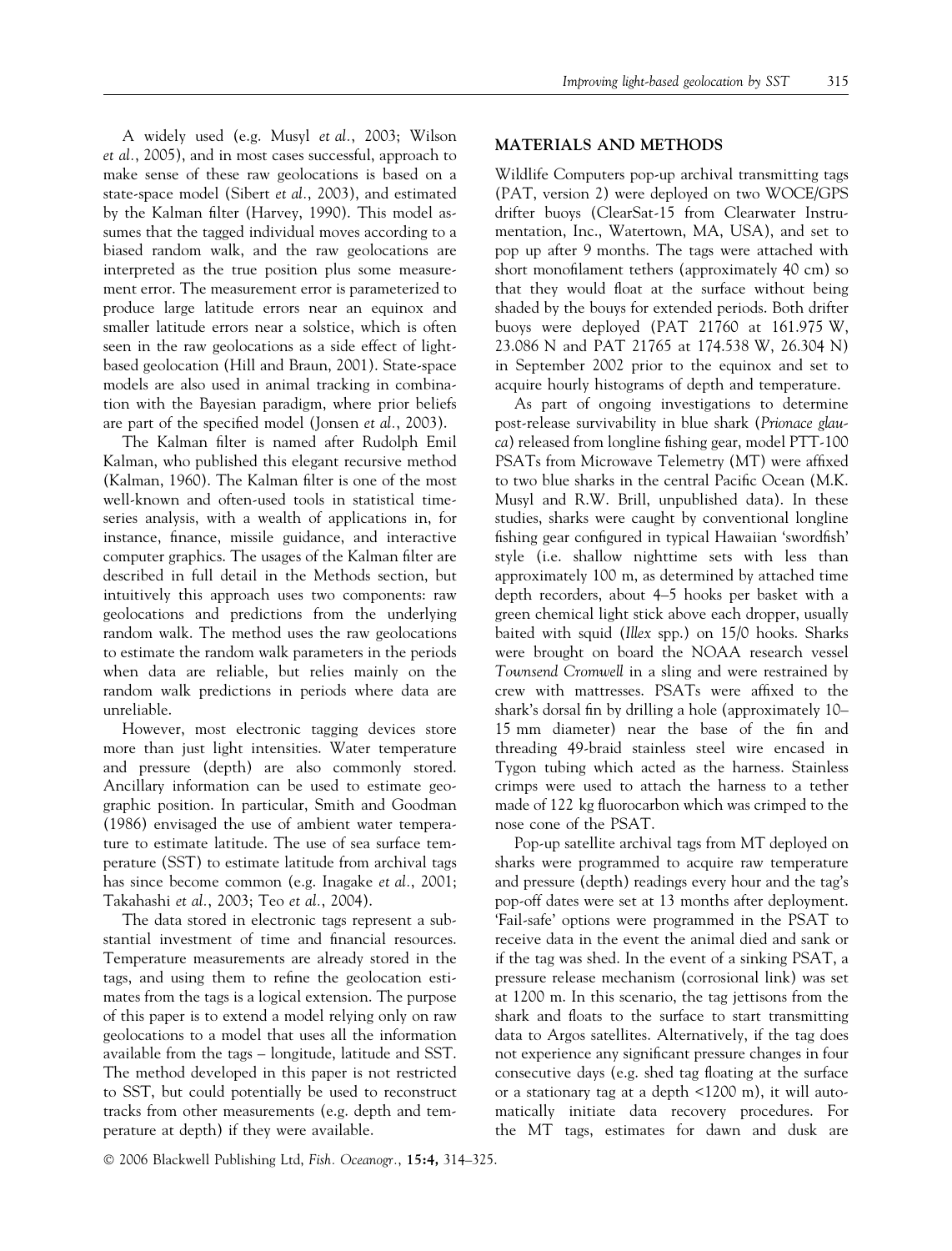automatically calculated in the tag by a proprietary algorithm (Gunn and Block, 2001). PSAT 13097 was affixed to an approximately 2-m female blue shark on April 2, 2001 at 158.76 W, 28.28 N, and PSAT 13093 was affixed to a 1.5-m female blue shark on April 11, 2001 at 158.28 W, 18.88 N.

Two satellite-derived SST products were obtained for inclusion in the Kalman filter. Fine-scale SST fields (error estimate 0.3–0.5°C) at a resolution of 9 km and 8-day averages were obtained from Advanced Very High Resolution Radiometers (AVHRR) Pathfinder data (Vazquez et al., 1998). Mesoscale SST fields (error estimate 0.7°C) at geographic resolution of 1° and a weekly time scale were based on an optimal interpolation analysis of AVHRR and in situ ship and buoy data (Reynolds and Smith, 1994). Fine-scale data were used for the blue shark tags. Mesoscale data were used for the drifter buoy tags as these data have no gaps caused by clouds. The rationale for using the mesoscale product was to simplify the computations, because the geolocation estimates for the buoys were so poor.

#### Model

The model is based on an improved and extended version of the state-space Kalman filter model of Sibert et al. (2003), where the state equation is describing the movements along the sphere. A random walk model is assumed:

$$
\alpha_i = \alpha_{i-1} + c_i + \eta_i, \quad i = 1, \ldots, T. \qquad (1)
$$

Here  $\alpha_i$  is a two-dimensional vector containing the coordinates  $(\alpha_{i,1}, \alpha_{i,2})$  in nautical miles along the sphere from a translated origin at time  $t_i$ ,  $c_i$  is the drift vector describing the deterministic part of the movement,  $\eta_i$  is the noise vector describing the random part of the movement, and  $T$  is the number of observations in the track. The deterministic part of the movement is assumed to be proportional to time  $c_i = (u\Delta t_i, v\Delta t_i)'$ . The random part is assumed to be serially uncorrelated and follow a two-dimensional Gaussian distribution with mean vector 0 and covariance matrix  $Q_i =$ 2D $\Delta t_i I_{2\times 2}$ . Here D is a model parameter quantifying the diffusive movement component and  $I_{2\times 2}$  is the two-dimensional identity matrix.

The measurement equation of the state-space model is a non-linear function describing the expected observation at a given state  $(\alpha_i)$ . Each observation  $y_i$  consists of three elements: longitude, latitude, and SST. The first two coordinates are the light-based geolocation estimates and the last is the SST recorded by the tag. The measurement equation describing  $y_i$  is:

$$
y_i = z(\alpha_i) + d_i + \varepsilon_i, \quad i = 1, \ldots, T.
$$
 (2)

The first two coordinates of z comprise the coordinate change function, and the last coordinate describes the expected SST at a given position.  $\zeta$  is given by:

$$
z(\alpha_i) = \begin{pmatrix} \frac{\alpha_{i,1}}{60 \cos(\alpha_{i,2} \pi/180/60)} \\ \frac{\alpha_{i,2}}{60} \\ \tau \left( \frac{\alpha_{i,1}}{60 \cos(\alpha_{i,2} \pi/180/60)}, \frac{\alpha_{i,2}}{60} \right) \end{pmatrix} .
$$
 (3)

Here the factor  $\pi/180$  converts from degrees to radians, and 60 is the distance corresponding to  $1^{\circ}$  of longitude at the equator. The function  $\tau$ (longitude, latitude) describes the expected SST at a given location and time. How this function is constructed will be described later. The observational bias  $d_i = (b_{\text{lon}}, b_{\text{lat}}, b_{\text{SST}})'$ , if present, describes systematic measurement errors, for instance if the internal clock in the tag is not absolutely correct. The bias term was not necessary in any of the tracks presented in this paper. The measurement error  $\varepsilon_i$  is assumed to follow a Gaussian distribution with mean vector 0 and covariance matrix  $H_i$ , where

$$
H_i = \begin{pmatrix} \sigma_{\text{lon}}^2 & 0 & 0 \\ 0 & \sigma_{\text{lat}_i}^2 & 0 \\ 0 & 0 & \sigma_{\text{SST}}^2 \end{pmatrix} . \tag{4}
$$

The variance of the latitude measurements  $\sigma_{\text{lat}_i}^2$  is closely related to the equinox, as measurements close to an equinox have large latitude errors. The following variance structure is assumed:

$$
\sigma_{\text{lat}_i}^2 = \frac{\sigma_{\text{lat}_0}^2}{\cos^2\{2\pi [J_i + (-1)^{s_i} b_0]/365.25\} + a_0},\qquad(5)
$$

where  $J_i$  is the number of days since last solstice prior to all observations,  $s_i$  is the season number since the beginning of the track (1 as long as  $J_i < 182.625$ , then 2 for the next 182.625 days, then 3 and so on). The model parameter  $b_0$  express the number of days, before or after alternating with season, the latitude errors will peak compared with the date of the equinox. The model parameter  $\sigma_{\rm lat_0}^2$  is the minimum latitude variance, and  $a_0$ ensures an upper bound for the latitude variance.

#### Extended Kalman filter

As the model described in the previous section is nonlinear, an approximation is needed to apply the Kalman filter. The extended Kalman filter (Harvey, 1990) simply uses a first-order Taylor approximation around the optimal estimator  $\hat{\alpha}_{i|i-1}$ :

$$
z(\alpha_i) \approx z(\hat{\alpha}_{i|i-1}) + \hat{Z}_i(\alpha_i - \hat{\alpha}_{i|i-1}). \tag{6}
$$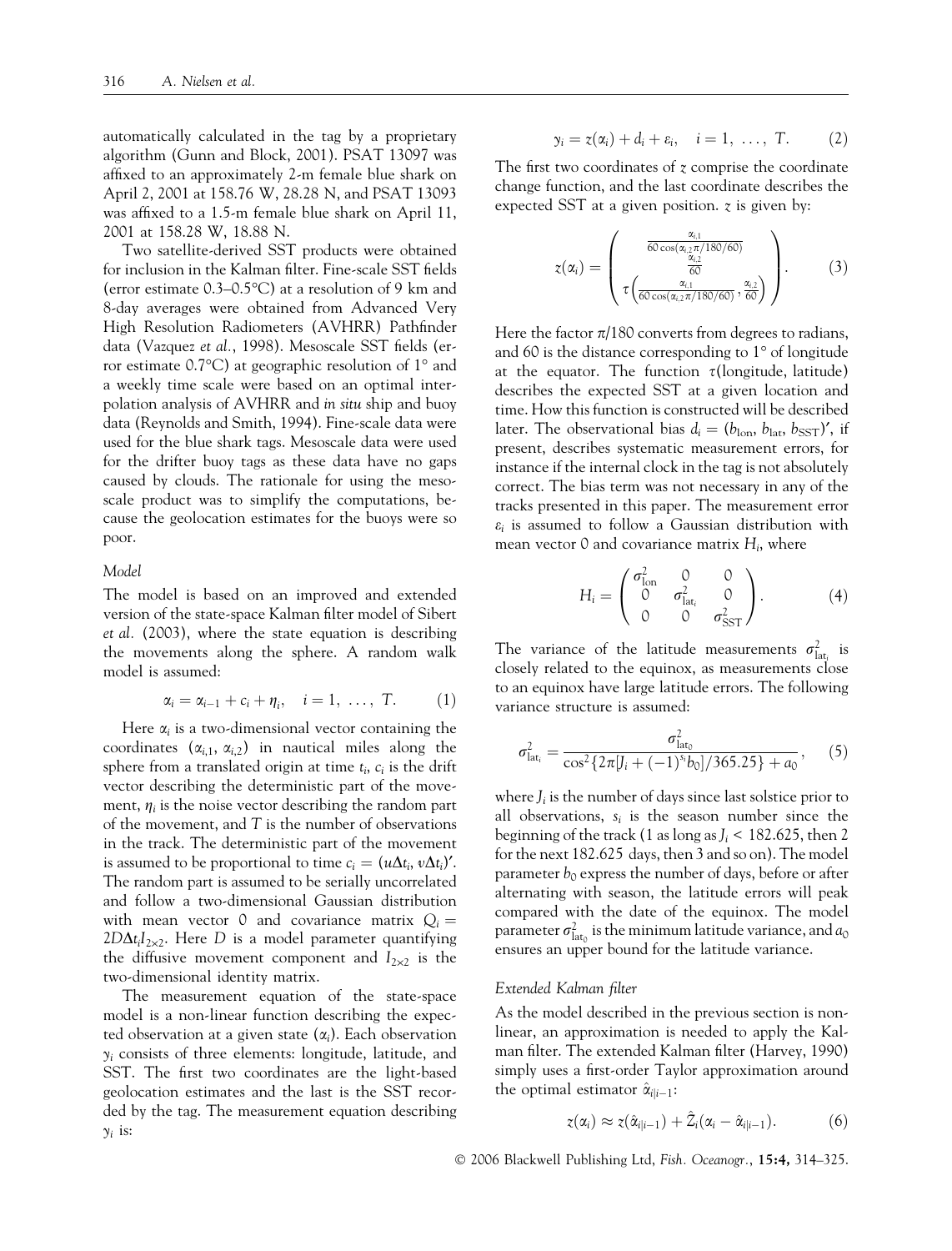Here  $\hat{Z}_i$  is the first derivative (or the Jacobi matrix) of the function  $z$ , which is calculated as:

$$
\begin{split} z'(\alpha_{i}) &= \frac{\partial z(\alpha_{i})}{\partial \alpha_{i}} \\ &= \begin{pmatrix} \frac{1}{60\cos(\alpha_{i,2} \cdot \pi/180/60)} & \frac{\alpha_{i,1}\pi\sin(\alpha_{i,2} \cdot \pi/180/60)}{180[60\cos(\alpha_{i,2} \cdot \pi/180/60)]^{2}} \\ 0 & \frac{1}{60} \\ \frac{\partial \tau}{\partial z_{i,1}} \frac{1}{60\cos(\alpha_{i,2} \cdot \pi/180/60)} & \frac{\partial \tau}{\partial z_{i,1}} \frac{\alpha_{i,1}\pi\sin(\alpha_{i,2} \cdot \pi/180/60)}{180[60\cos(\alpha_{i,2} \cdot \pi/180/60)]^{2}} + \frac{\partial \tau}{\partial z_{i,2}} \frac{1}{60} \end{pmatrix} \end{split} \tag{7}
$$

The optimal estimator  $\hat{\alpha}_{i|i-1}$  is inserted into the matrix in Eqn 7 to obtain  $\hat{Z}_i$ . The extended Kalman filter update equations are written as:

$$
\hat{\alpha}_{i|i-1} = \hat{\alpha}_{i-1} + c_i, \quad \text{predict next position,} \quad (8)
$$

$$
P_{i|i-1} = P_{i-1} + Q_i, \quad \text{calculate its variance}, \quad (9)
$$

$$
F_i = \hat{Z}_i P_{i|i-1} \hat{Z}'_i + H_i,
$$
  
transform into measurement variance, (10)

$$
w_i = y_i - z(\hat{\alpha}_{i|i-1}) - d_i, \quad \text{calculate prediction error}, \tag{11}
$$

$$
\hat{\alpha}_i = \hat{\alpha}_{i|i-1} + P_{i|i-1} \hat{Z}_i' F_i^{-1} w_i,
$$
  
adjust prediction with observation, (12)

$$
P_i = P_{i|i-1} - P_{i|i-1} \hat{Z}_i' F_i^{-1} \hat{Z}_i P_{i|i-1},
$$
  
adjust prediction variance. (13)

The filter is started by calculating  $\hat{\alpha}_0 = z^{-1}(y_0)$  and assuming this position to be known without error  $(P_0 = 0_{2 \times 2}).$ 

Model parameters are estimated by maximum likelihood; the negative log-likelihood function for the Kalman filter is (Harvey, 1990):

$$
\ell(\theta) = -\log L(Y|\theta) = \frac{3T}{2}\log(2\pi) + 0.5\sum_{i=1}^{T} \log(|F_i|) + 0.5\sum_{i=1}^{T} w_i' F_i^{-1} w_i.
$$
 (14)

## Obtaining the SST field  $\tau$  and its derivative

The temperature field  $\tau$  and its derivatives  $\frac{\partial \tau}{\partial z_{i,1}}$  and  $\frac{\partial \tau}{\partial z_{i,2}}$  must be known in order to evaluate the coordinate change function (Eqn 3). Naturally the temperature field is not known, but must be estimated

2006 Blackwell Publishing Ltd, Fish. Oceanogr., 15:4, 314–325.

from observations. A fine-scale SST field is comprised of approximately 200 000 measurements. Such a substantial volume of data could probably be handled directly in the Kalman filter numerical optimization, but would require a substantial amount of computer memory or clever data structures.

Smoothing of observed SST field is appropriate for this work for several reasons. The Kalman filter requires that  $\tau$  and its derivatives be evaluated at all points within the study area. Observations are often missing in some areas because of cloud cover. The observed SST field may be very irregular so that the apparent SST may vary substantially over short distances because of fine structure in the temperature field or to measurement noise. Finally, the daily SST estimate computed from the data recorded by the tag is in fact a daily average, so even if the true SST field is not smooth, the tag measurement corresponds to a field which has been locally smoothed by averaging.

For the purposes of the Kalman filter, the estimated SST field is represented by a local polynomial regression (Loader, 1999). This algorithm fits local polynomials to the observations to ensure a surface smoothed to a degree specified by the modeler. The 'nearest neighbor fraction' determines what fraction of the nearest points are used to fit the local polynomial. For the tracks analyzed here, a nearest neighbor fraction of 5% was chosen. Three different degrees of smoothing were tested (2.5%, 5%, 10%) to investigate the sensitivity to the degree of smoothing. Advantages of this algorithm are that data can be smoothed to the extent necessary, the derivative field is computed directly by the smoothing algorithm, and predictions can be made where data are missing. Figure 1 shows an example of a smoothed SST field.

#### The most-probable track

The Kalman filter and the maximum likelihood principle supply estimates of the model parameters and the predicted track. A point on the predicted track at any given time point is calculated using all observations available at that time:  $\hat{\alpha}_i = E(\alpha_i|y_1, \ldots, y_i)$ . Better estimates can be produced once the entire track is known. The most-probable track is calculated using all observations after all parameters have been estimated:  $\hat{\alpha}_{i|T} = E(\alpha_i|y_1, \ldots, y_T).$ 

The actual computation of the most-probable track is made in a single backwards updating sweep of the predicted track. The last point of the most-probable track is identical to the last point of the predicted track, as all observations were available to the predicted track at the final point. The last point of the most-probable track is known  $\hat{\alpha}_{T|T} = \hat{\alpha}_T$  and the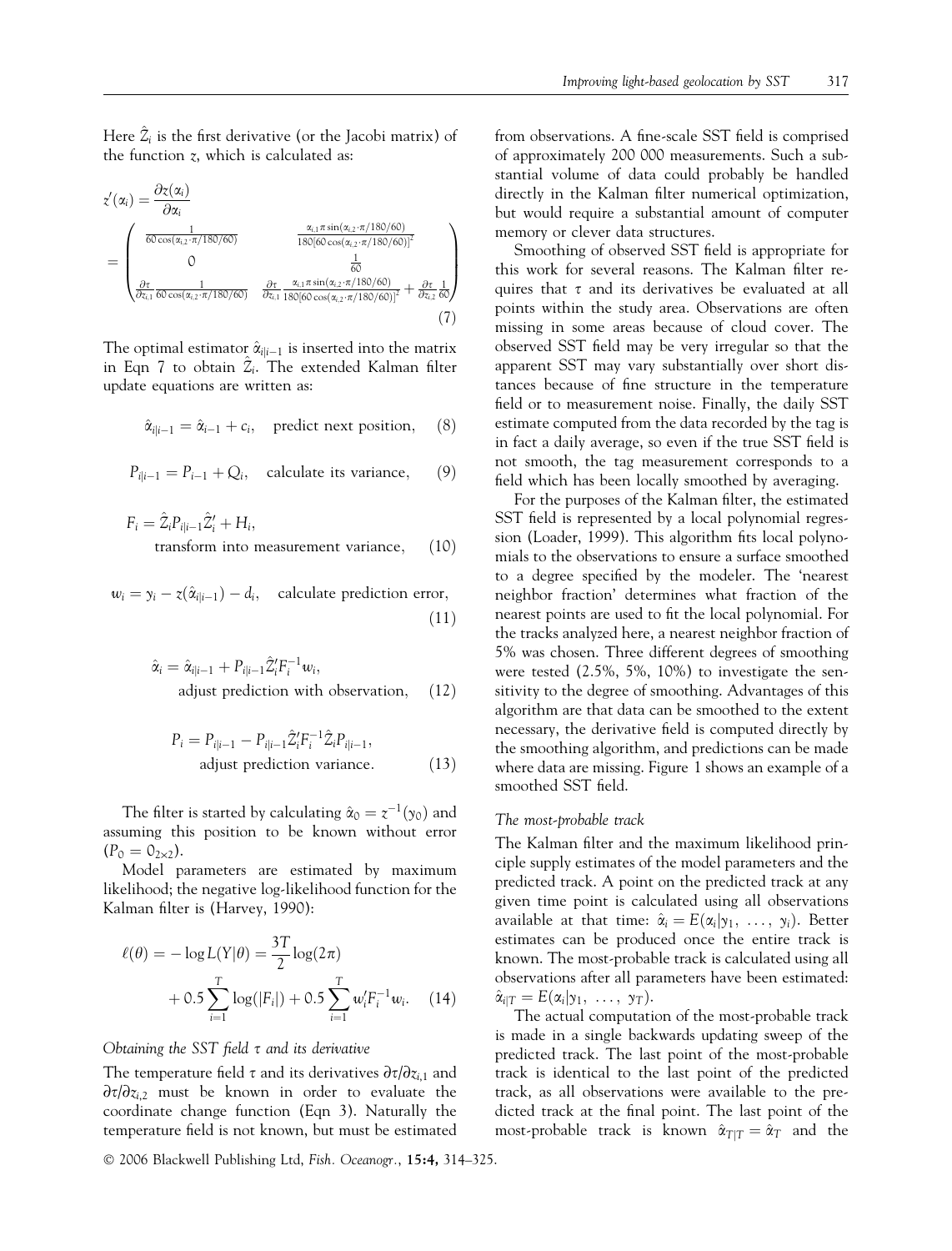

Figure 1. The observed fine-scale sea surface temperature field from the first week of January 2001 (left), and the (5% nearest neighbor fraction) smoothed version used by Kalman filter (right).

prediction error of the last point  $P_{T|T} = P_T$ . The following equations are used to compute the previous points of the most-probable track:

$$
\hat{\alpha}_{i|T} = \hat{\alpha}_i + P_i^*(\hat{\alpha}_{i+1|T} - \hat{\alpha}_i - c_{i+1}),
$$
  
update position given all observations, (15)

$$
P_{i|T} = P_i + P_i^*(P_{i+1|T} - P_{i+1|i})P_i^{*}, \text{ where } P_i^* = P_i P_{i+1|i}^{-1}.
$$
\n(16)

This technique is known as 'smoothing' in textbooks on the Kalman filter (e.g. Harvey, 1990), as the resulting track most often is smoother than the predicted track. The matrix  $P_{i|T}$  is the covariance estimate of the ith position estimate on the most-probable track measured in nautical miles.  $P_{i|T}$  is a measure of the variability of the position estimate after all observations (past and future) have been taken into account.

#### Fixed pop-up position

If the last position is known without error, or with an error term which is negligible compared with the lightbased geolocations, it can be used as a fixed point. This corresponds to setting the measurement error and the measurement bias to zero for the last observation



 $((H_T)_{1,1}, (H_T)_{2,2}, (d_T)_1,$  and  $(d_T)_2$  all zero). This results in a predicted (and most-probable) track ending up in the fixed pop-up location.

A software package to run the model described has been developed and is publicly available (Nielsen and Sibert 2005).

#### RESULTS

The tags on both drifter tags reported on schedule. PAT 21760 should have transmitted 6024 readings for both depth and temperature. For the raw depth histogram data, only 107 readings were received (1.8% of all possible readings). For the raw temperature histogram data, only 96 readings were received (1.6% of all possible readings). For the profile of depth-temperature data (PDT), only 92 readings were received (1.5% of all possible readings). From the PDT data the average of the daily SST temperature readings at the surface were taken. Software from the manufacturer (Wildlife Computers, Redmond, WA, USA; dated March 2003) was used to estimate geolocations for the PSAT and 167 estimates were given (66.5% of all possible days). As a comparison, the GPS drifter buoy over the same time period transmitted 7316 geolocations (more than one per hour) and 1166 SSTs (or 19.4%).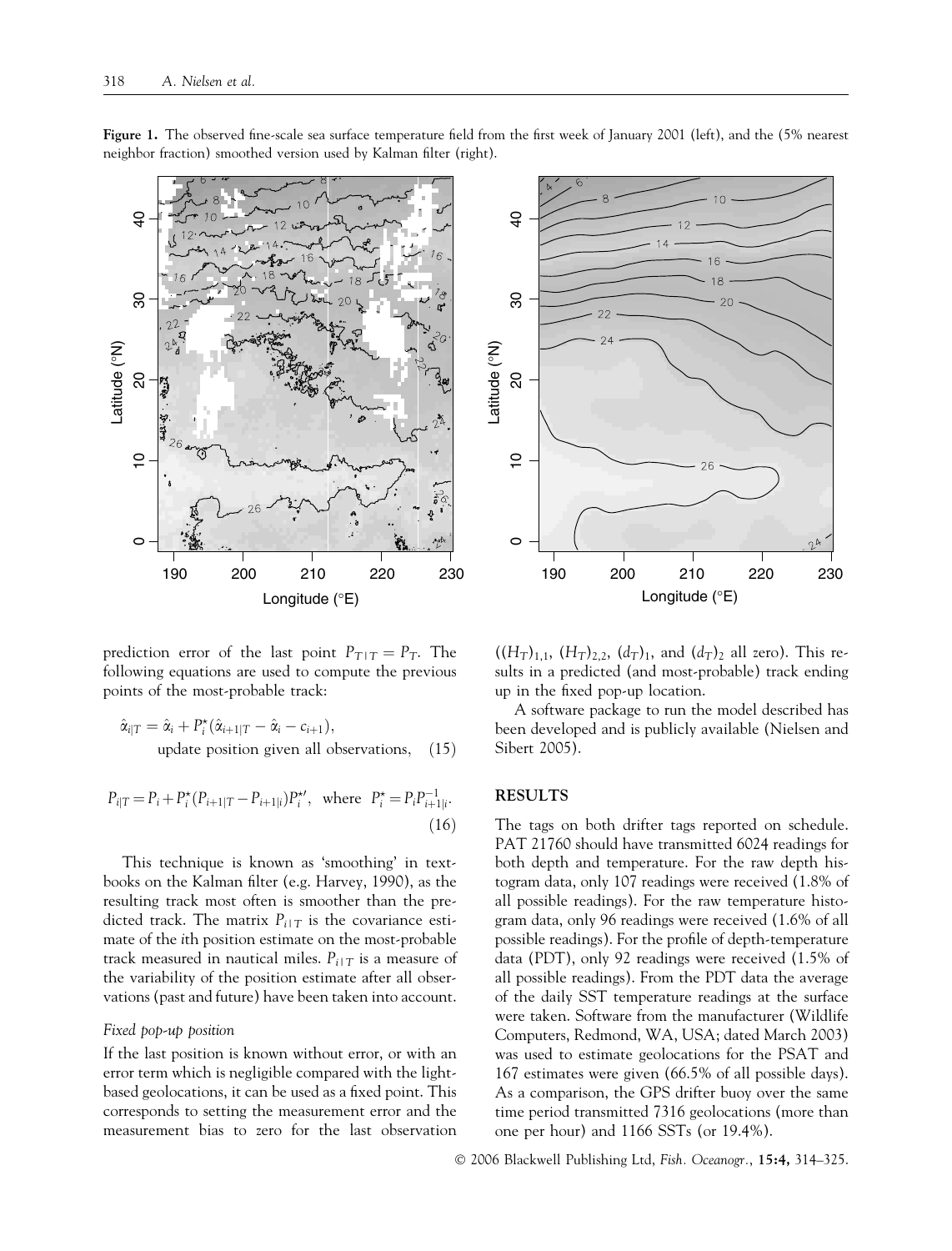PAT 21765 should have transmitted 5856 readings for both depth and temperature. For the raw depth histogram data, only 81 readings were received (1.4% of all possible readings). For the raw temperature histogram data, only 71 readings were received (1.2% of all possible readings). For the PDT data, only 92 readings were received (1.6% of all possible readings). Software from the manufacturer was used to estimate geolocations for the PSAT and 154 estimates were given (63% of all possible days). As a comparison, the GPS drifter buoy over the same time period transmitted 7521 geolocations (more than one per hour) and 1234 SSTs (or 21.1%).

The shark affixed with PSAT 13093 spent 90% of its depth at 100 m or less. The shark with tag 13097 spent 90% of its time at 160 m or less and had a high correlation between average nighttime depth and

lunar illumination indicating a pronounced diel depth pattern. For PSAT 13097, at liberty for 233 days, 47% of the possible raw depth and temperature data and 42% of geolocations were received. For PSAT 13097, at liberty for 102 days, 50% of the possible raw depth and temperature data and 42% of geolocations were received.

Analysis of the two-tagged female blue sharks with the method using only the light-based geolocations and the extended method with SST showed pronounced differences in the estimated, most-probable tracks (Figs 2 and 3). The longitude estimates for the most-probable tracks remained fairly unchanged by the inclusion SST. The latitude estimates of the mostprobable tracks were dramatically changed by inclusion of SST (Figs 2 and 3). These results are not surprising as longitudinal SST gradients are small

Figure 2. Most-probable track for blue shark number 13097 (right) fitted with (thick line) and without sea surface temperature (SST) information (thin line). Thin white line connects the raw light-based geolocations. Left column shows how well the model fits the three different information sources (longitude, latitude, and SST). Raw geolocations and observed SST are marked by crosses, deployment point is marked by ' $\nabla$ ', and known recapture/pop-up position is marked by ' $\Delta$ '.



2006 Blackwell Publishing Ltd, Fish. Oceanogr., 15:4, 314–325.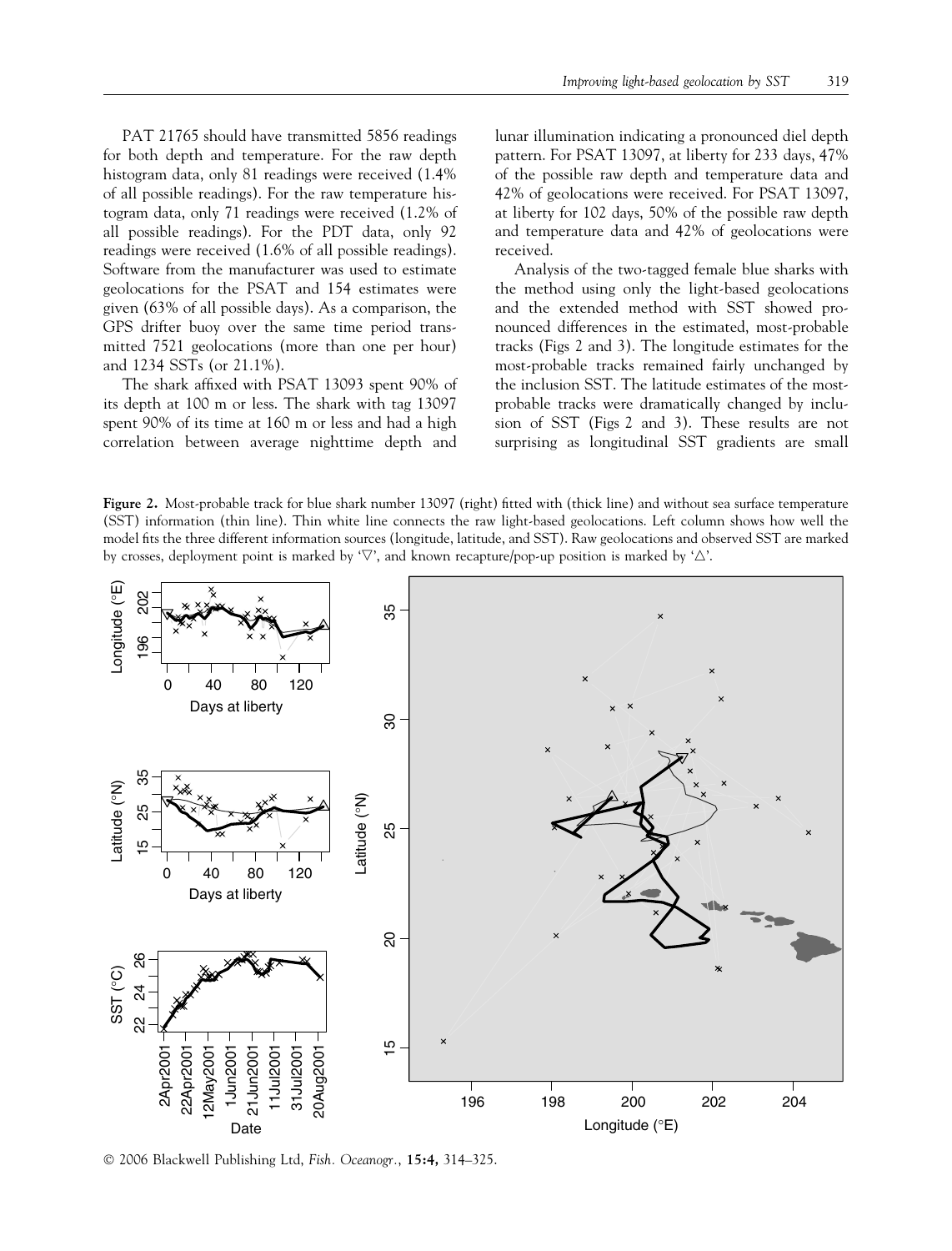Figure 3. Most-probable track for blue shark number 13093 (right) fitted with (thick line) and without sea surface temperature (SST) information (thin line). Thin white line connects the raw light-based geolocations. Left column shows how well the model fits the three different information sources (longitude, latitude, and SST). Raw geolocations and observed SST are marked by crosses, deployment point is marked by ' $\nabla$ ', and known pop-up position is marked by ' $\Delta$ '.



while latitudinal SST gradients are large in this region. The variation of the latitude observations (second plot in left column) around the most-probable track is much larger than the variation of the tag's SST measurements compared with the remotely sensed SSTs along the most-probable track (third plot in left column).

To quantify the difference between tracks estimated with and without SST measurements, the covariance of each point on the most-probable track was calculated from the covariance matrix  $P_{i|T}$  in Eqn 16. The resulting covariance for each point along the track matrix is transformed into degrees of longitude and latitude by the delta method,  $\breve{V}_i = \hat{\mathcal{Z}}_i P_{i|\text{T}} \hat{\mathcal{Z}}_i^\prime$ .  $V_i$  is now an estimate of the covariance of the ith point on the most-probable track expressed in degrees of longitude and latitude. This variance could for instance be used to construct confidence intervals (ellipses) for each point on the track.

The longitude variance  $(V_i)_{1,1}$  of both tracks was not changed much by including SST. This was expected, as the SST field is fairly constant longitudinally. For track number 13097 the latitude variance  $(V_i)_{2,2}$  was also very similar. The average latitude variance with SST was 0.73 compared with 0.75 without SST. This was slightly surprising. A closer look revealed that this blue shark was swimming at latitudes where the temperature gradient was not very steep (compare Fig 2 with 1). For track number 13093, the latitude variances were much lower when SST measurements were included. The average latitude variance with SST was 0.59 compared with 2.9 without SST. The latitude standard deviation for each point on the most-probable track estimated with and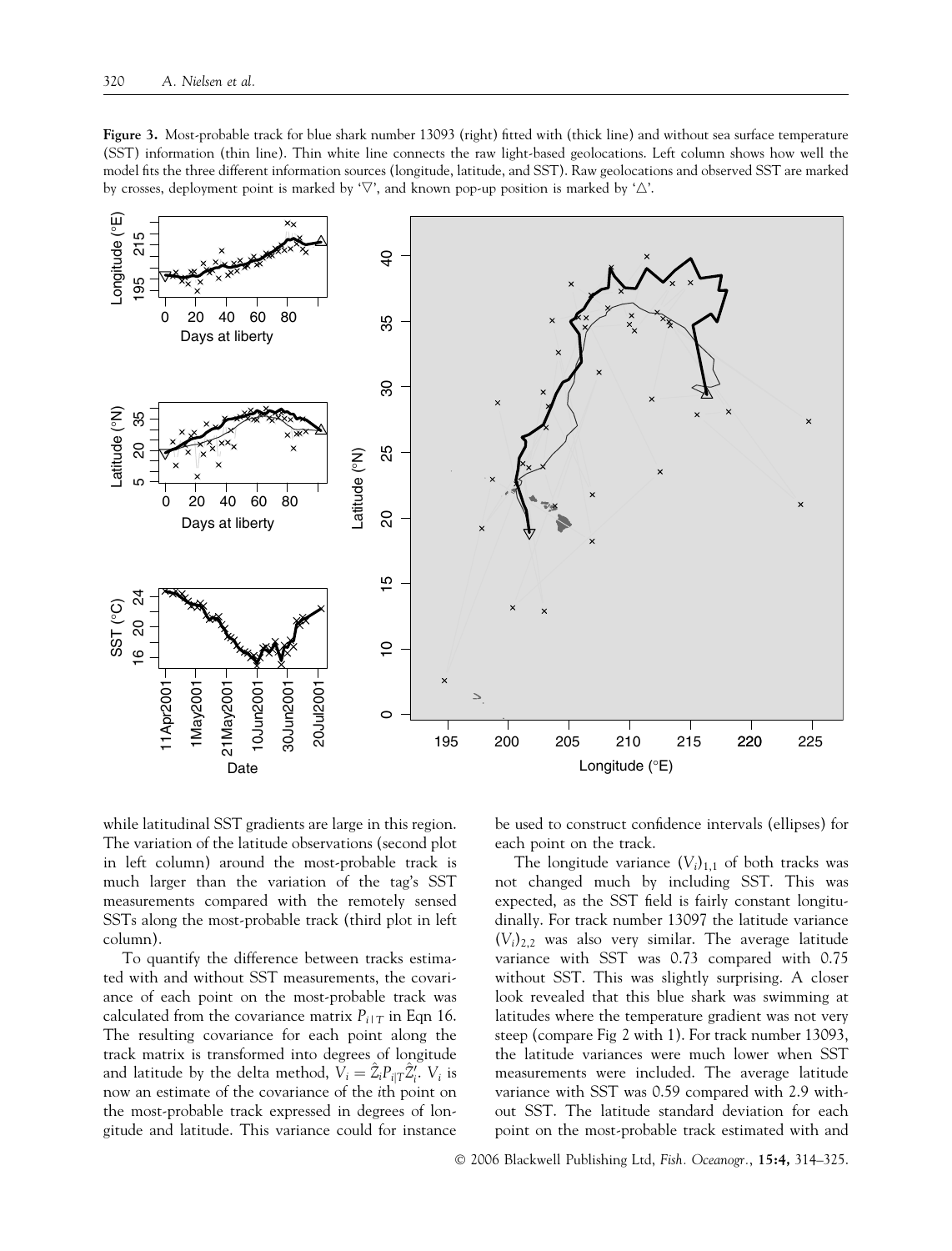Figure 4. Estimated standard deviation for the latitude component of the most-probable track 13093 estimated with (lower thick line) and without sea surface temperature information (upper thin line).

![](_page_7_Figure_2.jpeg)

without SST measurements (Fig. 4) illustrates the difference. The latitude standard error of the purely light-based method is between 1.5° and 2°, meaning that a 95% confidence interval could span up to 8°.

The standard error of the method including SST is between 0.4 and 1.5, and about half of the time around 0.5, which corresponds to a 95% confidence interval spanning only 2°. The average longitude variance was 2.3 for track number 13093 and 0.54 for track number 13097, both estimated in the model with SST.

The double-tagging buoy experiment was not designed to evaluate the method of incorporating SST, but to investigate the error structure of light-based geolocations. Unfortunately the light-based latitude information from these specific tags produced estimates with huge geolocation errors (Figs 5 and 6). With measurement errors of up to  $50^{\circ}$  latitude, this information is practically useless. However, the double-tagging buoy experiment offers a unique opportunity to test the SST method in the absence of consistent latitude information on a moving tag.

The first double-tagging buoy experiment (Fig. 5) showed that the SST-enhanced method is able to estimate the actual track of the drifter buoy. The estimated longitude coordinates from the most-probable track match the GPS-determined longitude very

Figure 5. Most-probable track for drifter buoy 21760 (solid line) compared with the raw observations (crosses left plot), and to the true positions from global positioning system measurements (dashed lines right plot). The shaded area indicates a time period when the buoy was beached on an island.

![](_page_7_Figure_8.jpeg)

2006 Blackwell Publishing Ltd, Fish. Oceanogr., 15:4, 314–325.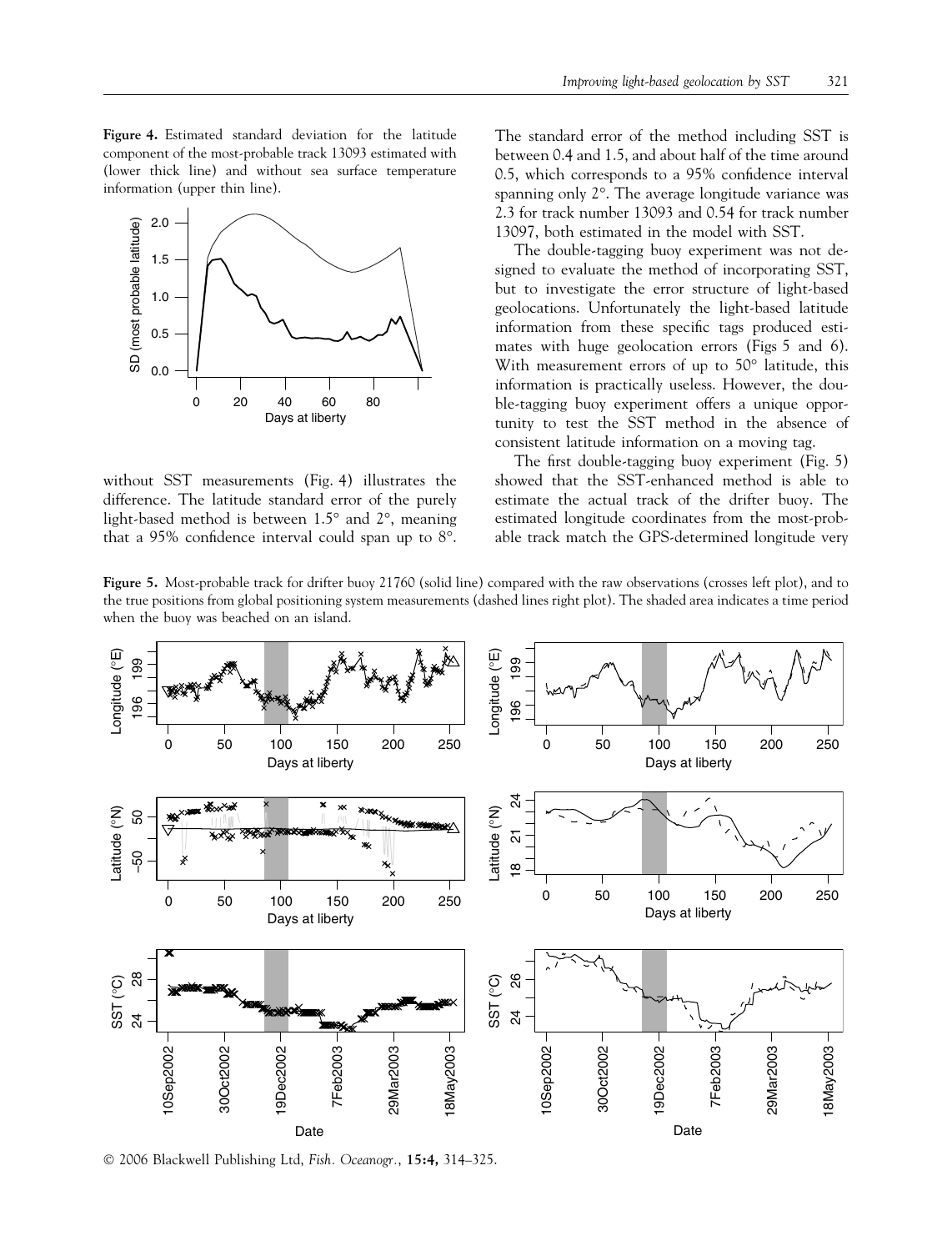![](_page_8_Figure_1.jpeg)

![](_page_8_Figure_2.jpeg)

closely, as expected (the root mean squared, or RMS, difference  $= 0.31^{\circ}$ ) and are slightly better than the raw longitude (RMS difference = 0.36°). The latitude coordinates are also close to the GPS-determined latitude (RMS difference = 0.99°), which is more remarkable, as the raw latitude was not very helpful  $(RMS = 29.23^{\circ})$ . The most-probable latitude track is derived almost solely from SST information. The buoy beached itself for a period of 3 weeks and then went back into the water (Fig. 5). The buoy kept transmitting and recording, and the reconstructed track seems unaffected by stranding.

The second double-tagging buoy experiment (Fig. 6) is more problematic to evaluate, as the buoy was caught on a reef about half of the time. The mostprobable longitude track agrees well with the GPS information (RMS difference  $= 0.15$ ) and is better than the raw longitude estimates (RMS difference  $=$ 0.32). Raw latitude measurements had errors up to 60° (RMS difference  $= 36.17$ ) compared with the actual track. The most-probable latitude track is off by only

1° or 2° from the actual track and had smaller RMS differences (1.00). The buoy entered Maro Reef after 120 days at liberty and remained within the reef complex for the last 4 months (Fig. 6). The PSAT functioned normally during this period recording data and transmitting on schedule.

To illustrate the sensitivity of the degree of smoothing to the SST temperature field, three different degrees of smoothing were tested on the four tracks. Normal (5% nearest neighbor fraction), twice as coarse (10%), and twice as fine (2.5%). Here fine refers to less smoothing, which is closer to the observed SST field. This sensitivity analysis showed only minor differences between the reconstructed tracks (Fig. 7). In fact, most of the tracks were identical. In one case, the very finest smoothing seemed to give a more variable track in a few points.

The degree of smoothing used in the track analysis was chosen simply by looking at the smoothed fields compared with the observed fields. A more objective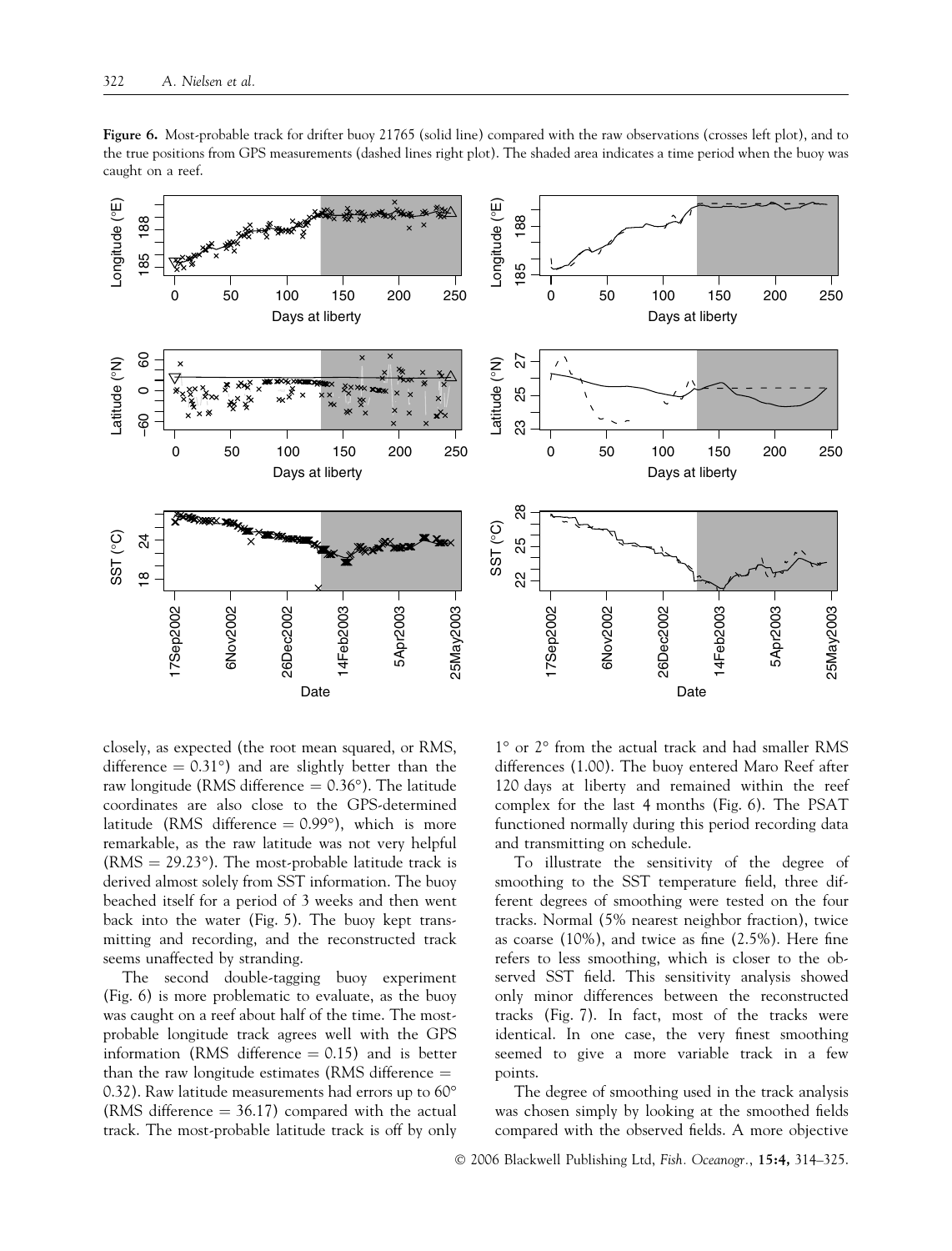![](_page_9_Figure_1.jpeg)

Figure 7. Most-probable longitude (top row) and latitude (bottom row) of the four estimated tracks with three levels of smoothing of the sea surface temperature (SST) field: normal (dashed line), twice as coarse (solid line), and twice as fine (dotted line). Fine-scale SST fields were applied to tracks 13093 and 13097. Mesoscale data were applied to tracks 21760 and 21765.

and automatic approach would be to select the degree of smoothing based on a cross-validation scheme (Efron and Tibshirani, 1993).

## DISCUSSION

Geolocation based on indirect measurements is unlikely to ever achieve the precision of GPS methods, but combining several indirect measurements in a coherent manner is the best solution possible. The latitude variance estimates,  $(V_i)_{2,2}$ , are substantially lower that those anticipated by Smith and Goodman (1986) and approach the theoretical limit discussed by Metcalfe (2001).

The general approach of matching individual measurements to a corresponding externally determined field, within the milieu of the Kalman filter, can

2006 Blackwell Publishing Ltd, Fish. Oceanogr., 15:4, 314–325.

potentially be used to further improve (or replace) light-based geolocation by including more measurable or detectable environmental variables. For instance salinity, geomagnetism, chemical tracers, or water depth for demersal species (Hunter et al., 2003). The present paper demonstrates the use of supplementary fields by illustrating how the inclusion of SST measurements is able to reduce the geolocation error substantially (Fig. 4), and even reconstruct a track where the light-based latitude measurements were practically useless (Fig. 5). Reduction in geolocation error is greatest in the directions and areas where the gradient of the ancillary field is steepest. In the case of SST, the SST field in the study area had steepest gradients in the latitude direction, which is also the direction where light-based geolocation is poorest. When considering to include additional variables to improve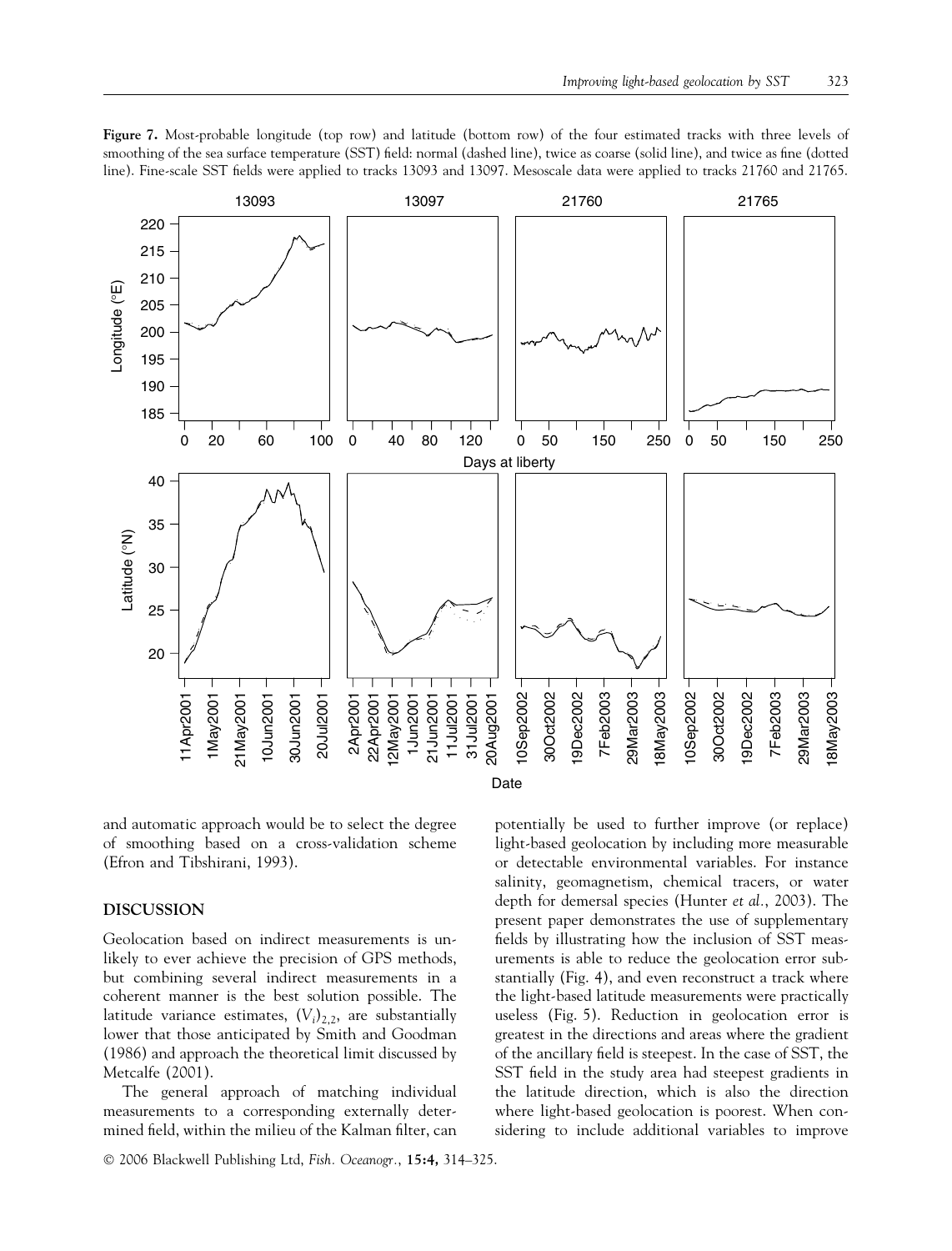geolocation, it should be a concern whether or not that information is really already implicitly represented. For instance, if the SST and salinity fields are proportional in the study area, it would not contribute much to include them both. The state space Kalman filter approach (Sibert et al., 2003) is an important part of the presented method. It ensures that the matching between tag observations and the underlying field is made locally. The field can potentially have many areas where the value matches the tag observed value, and the Kalman filter provides an objective method to select the value that is most consistent with all observations.

Drifter buoys are not the perfect tools for evaluating how well this method works on live animals, as their behavior is somewhat different. Free-ranging large pelagic fish make vertical excursions in the water column and do not run aground. These abnormal periods could have influenced the SST measurements. The 3-week beaching seems not to have influenced the measurements or the reconstructed track. The 4 months at a fixed position in the shallow waters of a reef might have given slightly higher SST readings than if a tagged individual was swimming freely in the surrounding waters. This may account for the more southerly estimated track. Despite these difficulties the drifter buoy experiments demonstrate that SST is useful in estimating latitude, even when the lightbased latitude is practically useless.

The inclusion of ocean temperature in the Kalman filter estimation process could result in more accurate geolocations for several pelagic species. Light-based geolocations are problematic for species with large diurnal vertical migrations (e.g. swordfish, bigeye tuna and thresher sharks). These species descend before dawn to occupy mesopelagic depths during the day and ascend after dusk to occupy near-surface depths at night. Latitude estimates are often inaccurate because of dim ambient light at mesopelagic depths and extensive vertical movements at the time of dawn and dusk (Musyl et al., 2001). However, these species often occupy the mixed layer during the night and SST information could improve the geolocations. Takahashi et al. (2003) used a searching algorithm to match tag temperatures at 0, 80 and 160 m to ocean temperatures at a monthly  $2^{\circ}$  latitude and 5° longitude scale to estimate latitudes from an archival tag recovered from a swordfish. A similar approach could be envisaged in a Kalman filter process whereby tag temperatures at several depths could be linked with observed temperature-at-depth data or Oceanic General Circulation Model (OGCM) model output.

A simple sensitivity analysis was conducted to illustrate the effect of smoothing the SST temperature field. While current results indicate only minor differences when using three different degrees of smoothing, further work is required to investigate the spatial as well as temporal effects of scale and smoothing. The appropriate scale of SST data and smoothing will depend on several factors such as the ocean dynamics in the study area and data quality because of cloud cover. Scale and smoothing considerations would be different for an analysis of a western boundary current (Kuroshio, Gulf Stream) region compared with a less stratified mid-ocean gyre. The abundance of clouds may dictate the scale and smoothing required as the Kalman filter requires that all points be included in the study area and smoothing was necessary to remove SST pixels with no data (excessive cloud cover), especially in the fine-scale (9 km) data.

Use of the average of the water temperature measurements collected from the tag at depths <15 m is an arbitrary choice. Using for instance the median or the mode might work equally well (or better) within the framework of the outlined method. Similarly, other sources and scales of SST fields should be considered.

The application of SST to estimation of positions from archival tag data inevitably requires some arbitrary decisions: a specific SST product, scale, and resolution must be selected; a means to estimate SST from data recorded by the tag must be devised; a criterion to determine what constitutes a match between environmental and tag SST estimates must be specified. Modifications to the Kalman filter model described here eliminate the third decision by including the SST variance in the likelihood function (Eqn 14) in a statistically consistent way with other sources of variance. Furthermore, smoothing the SST surface and the use of averaging to compute the tag SST mitigate the consequences of the first two decisions. Other temperature correction methods assume that the lightbased longitude estimates are either error free or have errors that can be reduced to near zero by removal of outliers. The Kalman filter makes no such assumptions and uses all of the data. In principal, inclusion of SST also enables correction of longitude errors where tracks cross regions with large longitudinal SST gradients.

#### ACKNOWLEDGEMENTS

The research was supported by the SLIP research school under the Danish Network for Fisheries and Aquaculture Research (http://www.fishnet.dk) financed by the Danish Ministry for Food, Agriculture and Fisheries and the Danish Agricultural and